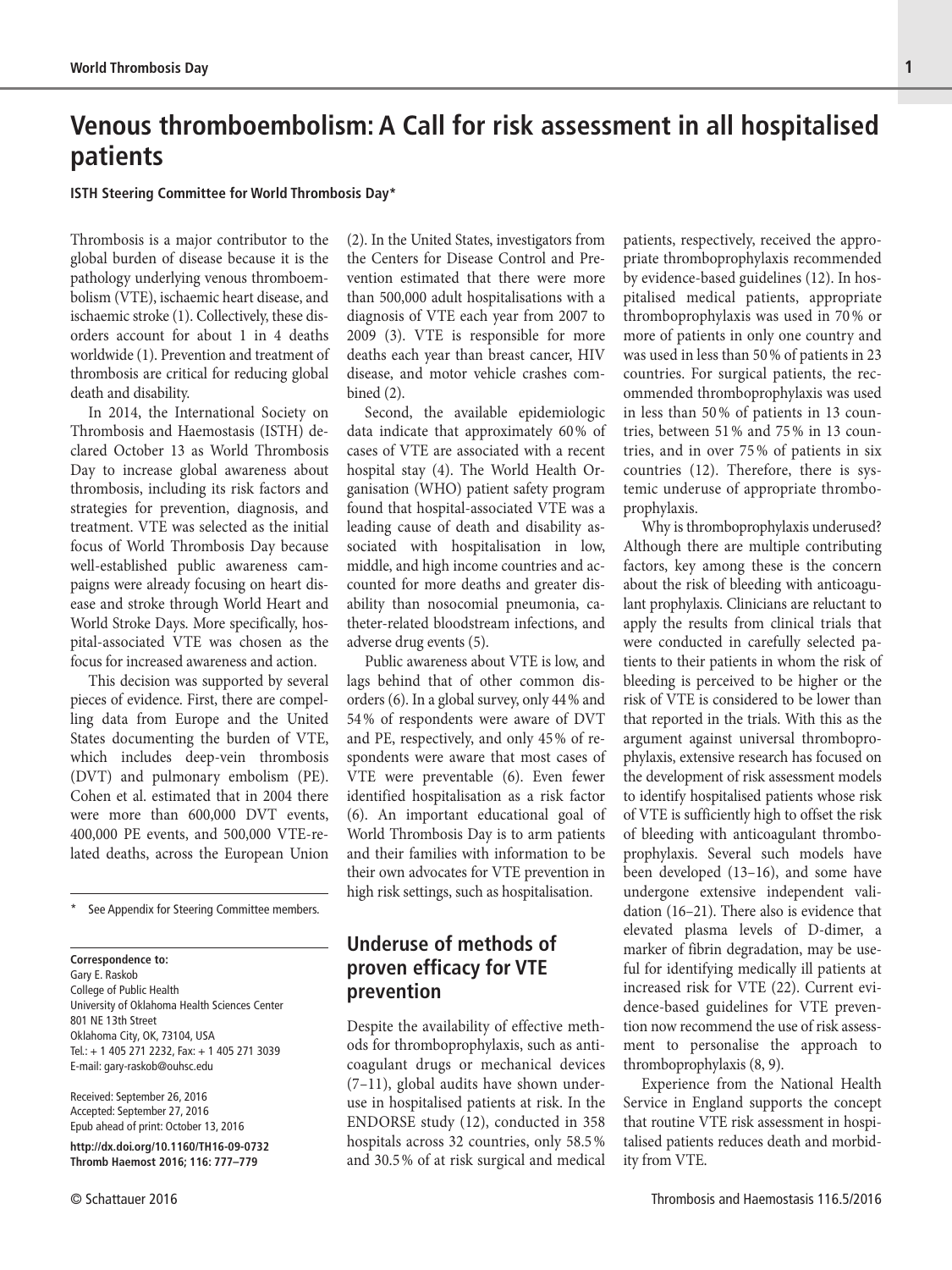### **Systematic VTE risk assessment: Experience from the United Kingdom**

In 2010, the Department of Health in England introduced a national target for hospitals within the National Health Service (NHS) with the goal of increasing the number of patients assessed for their risk of VTE (23). The program imposed financial penalties for hospitals that failed to perform VTE risk assessment using a standardised risk assessment tool in at least 90 % of patients. The data from evaluations of this initiative have recently become available.

In an observational cohort study that included all patients admitted to NHS hospitals in England between July 2010 and March 2012 (24), Lester et al. tracked VTErelated mortality within 90 days of hospital discharge, and related this mortality to the level of VTE risk assessment at admission. There was a statistically significant reduction in deaths due to VTE in hospitals that reached the targeted level of VTE risk assessment of 90 % or more compared with that in hospitals that fell short of this target (relative risk, 0.85; 95 % confidence interval, 0.75 to 0.96) (24). The difference was observed in both surgical and non-surgical patients.

Additional data support the value of VTE risk assessment at the time of hospital admission. In a retrospective population-based study (25), Catterick and Hunt determined the rates of VTE mortality and VTE-related readmission at 30 and 90 days in 2011 and 2012 and compared these rates with those expected based on linear regression analysis of the trends observed from 2006–2007 to 2011–2012. The annual national rates of VTE-related mortality for 2011 and 2012 were 91 % and 92 %, respectively, of the estimated rates and these rates were also lower than the rates observed between 2007 and 2010 (25). In addition, readmission rates related to VTE at 30 and 90 days were 4 % lower than the estimated rates in both 2011 and 2012. Although this study has limitations, such a prompt effect on VTE-related death and readmission observed in the first and second year after implementation of routine VTE risk assessment suggests that this strategy reduces fatal and non-fatal hospital-associated VTE. The authors estimated that more than 900 VTE-related deaths were avoided in England during 2011 and 2012 by this strategy (25). Similar data on the reduction of hospital- associated VTE by implementing routine risk assessment are emerging from other countries (26).

## **Members of the ISTH Steering Committee for World Thrombosis Day**

G. E. Raskob (Chair)<sup>1</sup>; P. Angchaisuksiri<sup>2</sup>; A. N. Blanco<sup>3</sup>; H. Buller<sup>4</sup>; H. Ddungu<sup>5</sup>; B.J. Hunt<sup>6</sup>; E.M. Hylek<sup>7</sup>; A. Kakkar<sup>8</sup>; S.V. Konstantinides<sup>9,10</sup>; M. McCumber<sup>1</sup>; C. McLintock<sup>11</sup>; T. Urano<sup>12</sup>; A. Wendelboe<sup>1</sup>; J. I. Weitz<sup>13</sup>

1 College of Public Health, University of Oklahoma Health Sciences Center, Oklahoma City, Oklahoma, USA; <sup>2</sup>Faculty of Medicine, Ramathibodi Hospital, Mahidol University, Bangkok, Thailand; <sup>3</sup>División Hemostasia, IIHEMA, Academia Nacional de Medicina, Buenos Aires, Argentina; 4 Academic Medical Center, Department of Vascular Medicine, Amsterdam, the Netherlands; <sup>5</sup>Uganda Cancer Institute, Kampala, Uganda; <sup>6</sup>Thrombosis & Thrombophilia Centre, Guy's & St

Thomas' NHS Foundation Trust, London, UK; 7 Boston University School of Medicine, Boston, Massachusetts, USA; <sup>8</sup>Thrombosis Research Institute at University College, London, UK; 9 Center for Thrombosis and Hemostasis, University Medical Center of the Johannes Gutenberg University, Mainz, Germany; <sup>10</sup>Department of Cardiology, Democritus University of Thrace, Alexandroupolis, Greece; 11National Women's Health, Auckland City Hospital, Auckland, New Zealand; 12Department of Medical Physiology, Hamamatsu University School of Medicine, Hamamatsu, Japan; 13McMaster University and the Thrombosis and Atherosclerosis Research Institute, Hamilton, Ontario, Canada.

## **Call to action: VTE risk assessment for all hospitalised patients**

We urge clinical leaders, hospitals and payers to work together to make VTE risk assessment a priority. The evidence is building that the use of VTE risk assessment saves lives and reduces the burden of VTE. We believe that hospitals and hospital systems should incorporate routine risk assessment for all hospitalised patients. The impact of such a policy should continue to be evaluated through best practices of outcomes research and continuous quality improvement. Government and private insurance payers should include VTE risk assessment as part of their payment programs to hospitals. This should include demonstration projects for evaluating different payment models and determining the cost-effectiveness of alternate strategies for VTE risk assessment and prevention. Although the current evidence is not perfect, and no doubt will be updated, the perfect must not be the enemy of the good. We believe that the current evidence is sufficient to take steps now and that by using currently available risk assessment tools, we can reduce death and disability from VTE.

Based on the available evidence, it would be reasonable to use the NHS England risk assessment tool, or alternately, the Caprini risk assessment model for non-orthopedic surgical patients (13, 14, 20) and the IMPROVE model for hospitalised medical patients (15, 16, 18, 19). VTE risk assessment is not indicated in individual patients undergoing major orthopaedic surgery, such as hip or knee replacement or surgery for hip fracture, because all such patients should receive thromboprophylaxis unless contraindicated. Recent data indicate that measurement of D-dimer is useful as a marker of VTE risk in hospitalised medical patients (22). In the APEX trial (27), medical patients with a D-dimer level more than two times the upper limit of normal appeared to derive the greatest benefit from extended thromboprophylaxis (27). The ongoing MARINER trial is using the IMPROVE risk assessment model together with the D-dimer level to identify